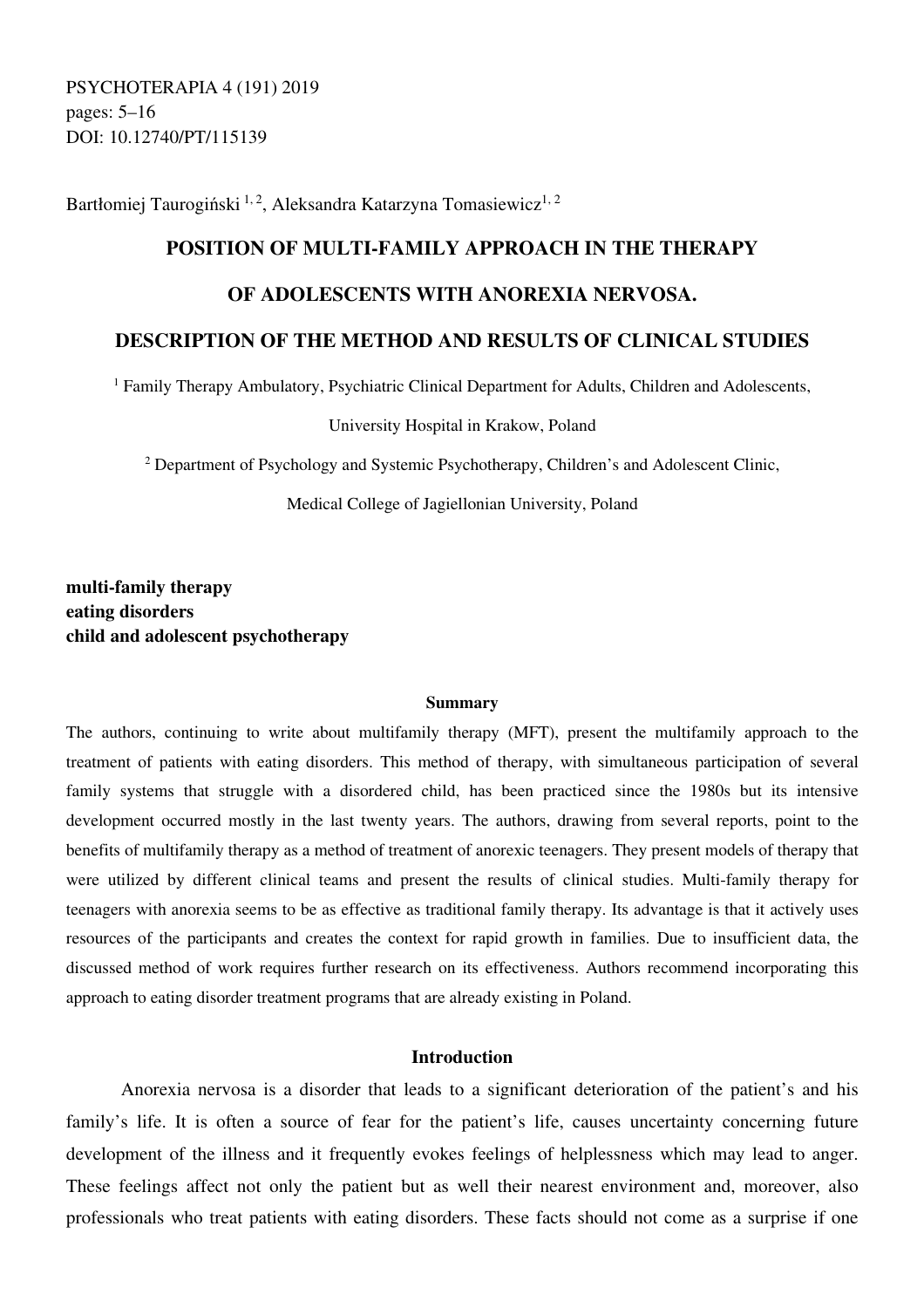bears in mind the fact that mortality rates in the discussed group of patients are the highest compared to populations of patients suffering from other mental disorders.

Anorexia nervosa is a relatively common condition. Epidemiological data coming from wide-scale population studies in Western Europe and the United States give figures of 0.9% in women and 0.3% in men [1]. To date, no similar population studies have been conducted in Poland in reference to mortality in patients suffering from anorexia. However, it is reasonable to assume that these figures in the Polish population will be comparable to those characterising other Western European countries and the US.

The authors of the therapy standards for eating disorders, published in Poland in 2008, stated that the majority of patients with diagnosed anorexia nervosa may be treated in the form of outpatient therapy [2]. According to these assumptions, the possibility of starting a therapy in the form of outpatient treatment is dependant on several factors such as: the patient's motivation, occurrence of other psychological disorders or severe complications of their somatic condition, and also the patient's BMI (whether it is not too low for outpatient treatment to be safe). Patients, in whose cases outpatient treatment is impossible due to the above reasons, are proposed to participate in inpatient treatment at a psychiatric ward. Hospitalization in a stationary ward is a good antidote for increased feelings of fear and insecurity that appear in members of the family and clinicians.

Additionally, scientific publications point to a sub-population of patients (even up to 10% of those who are treated in therapy centres of a higher referral level) in whose cases using the advised therapeutic strategies does not bring satisfying results – usually, they require frequent hospitalizations and a higher amount of therapeutic input [3].

In Poland, there are no specialized therapy centres within structures of the national health service that focus on complex therapy of adolescents with eating disorders. Their treatment in hospital conditions takes place mainly in general psychiatric wards for children and adolescents. Outpatient treatment is conducted chiefly by specialists – child and adolescent psychiatrists, psychotherapists, and family therapists. Some ambulatory care centres create separate subunits dedicated to the treatment of the discussed patient group – as an example may serve the Family Therapy Outpatient Unit at the University Hospital in Krakow.

# **Family Therapy in Treatment of Patients with Anorexia Nervosa**

The key role of the family and its significance in the aetiology of eating disorders in children was already noticed in the  $19<sup>th</sup>$  century [4]. Therapists practising psychoanalysis drew attention to the influence of family relations on the development of the disorders discussed in this paper. However, their omission of such family members as the father and siblings, and thus transferring the burden of responsibility to the mother figure, has met with widespread criticism [5].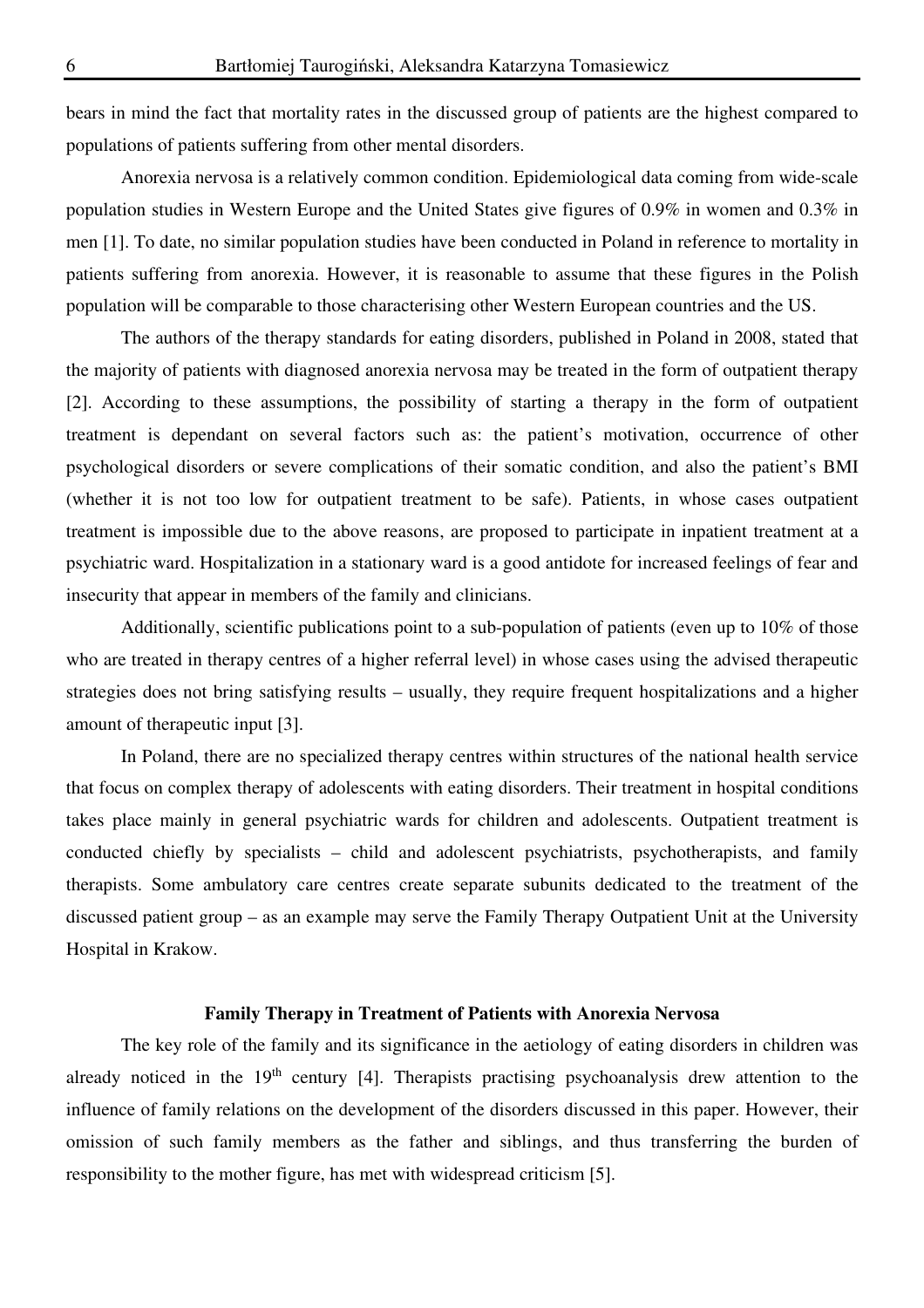Not long afterwards, Minuchin [6, 7] and Selvini C [8] noticed some distinguishing features in families that struggle with eating disorders of their children. These two researchers of family systems drew attention to very close relations between family members, lack of clearly defined boundaries between subsystems and tendencies to avoid conflicts. Minuchin's model of "the psychosomatic family" became one of the fundamental elements when attempting to understand patients with eating disorders. According to this theory, it was important to emphasise internal family interactions and their influence on the pathogenesis of anorexia, while resulting observations were supposed to aid in identifying the most suitable therapeutic strategies matching requirements of individual families.

According to the results of Minuchin's research, in cases of adolescents suffering from anorexia nervosa, who were treated mainly through family therapy, it was often possible to avoid hospitalization. At the end of therapy, 50-65% of patients achieved standard body mass, 60-90% completely recovered, while in 10-15% of cases the disease gained a chronic form [7].

At the end of the 1970s, a new paradigm for treating eating disorders was postulated at the Maudsley Hospital in London. It was based to a great extent on experiences of teams led by Minuchin and Palazzoli, yet it differed in the way of perceiving the family. According to the paradigm for treating patients with anorexia that was adopted at Maudsley, the family and dynamics of internal family relations ceased to be the main factor affected by the therapy. Instead, it became a potential source of introducing changes during therapy. Attention was drawn to the burden of guilt carried by the parents, therefore, it was decided that the family should be treated as an asset and resource, and not as a liability [4]. Currently, models explaining the aetiology of eating disorders in which the family is blamed for the development of the illness are not supported by therapeutic professionals.

With the passage of years, there was an increasing amount of reports confirming the effectiveness of family therapy in treating patients with eating disorders. Among others, results of clinical studies were published by researchers from the Maudsley Hospital [9-14], Children's Hospital of Michigan, USA [15, 16], and from other research centres. The beneficial influence of the family therapy in the treatment of patients with eating disorders was also indicated by authors of other publications and meta-analyses [17- 19], while family therapy was accepted as a therapeutic method of choice in many official guidelines [20, 21].

Also in Poland, there has been a many years-long tradition of working with families that struggle with eating disorders of their children. Several teams of researchers and therapists have described family therapy as an independent therapeutic method or in combination with other treatments [2, 22, 23].

#### **Multi-Family Therapy in the Treatment of Patients with Anorexia Nervosa**

The first ideas to simultaneously involve several families in the therapeutic process appeared already in the 1960s and their first propagator was the psychiatrist Peter Laqueur, who currently is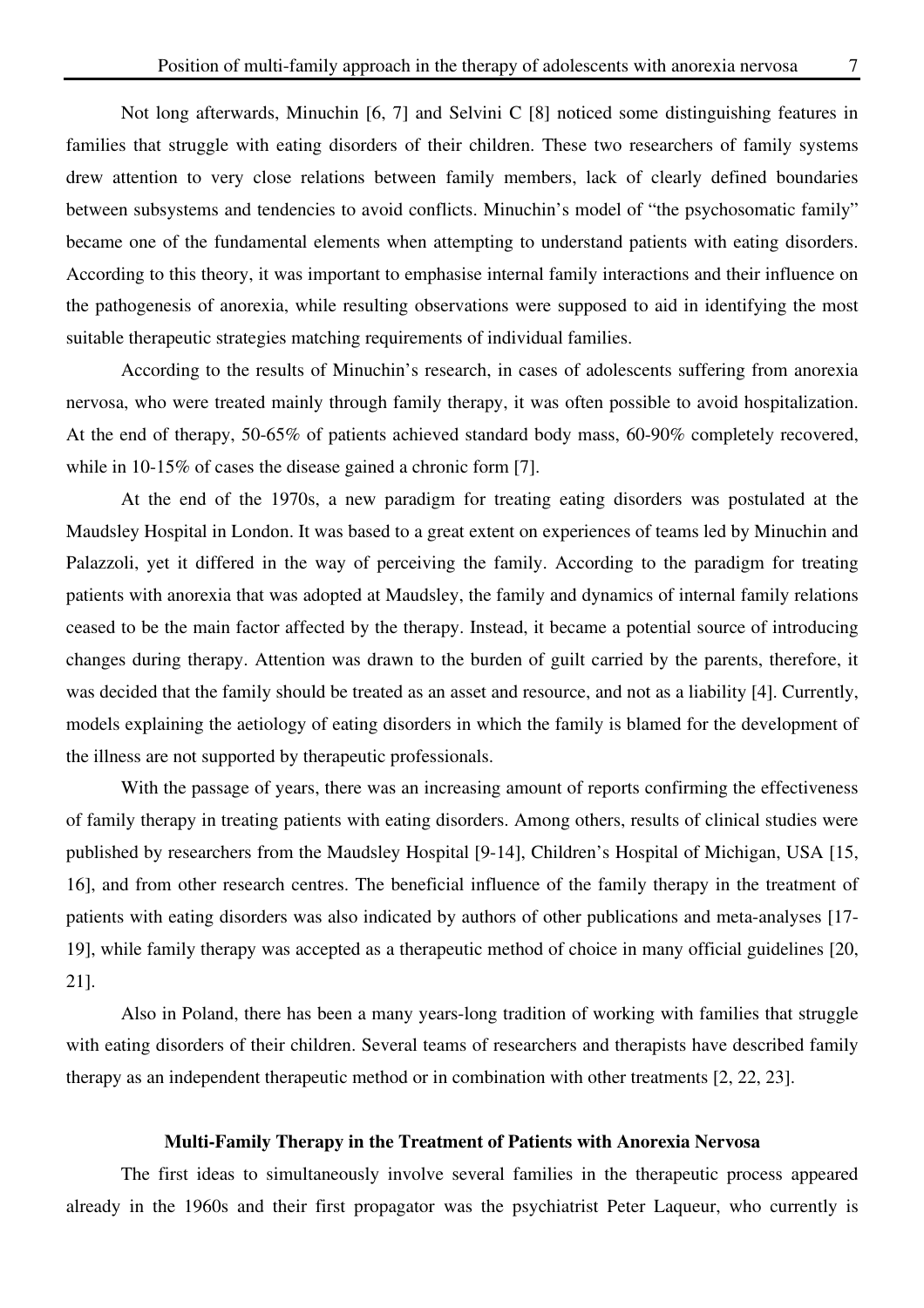considered to be the father of the multi-family therapy [24]. The method, which initially was used as a support treatment for psychotic patients (in combination with insulin shock therapy, which was popular at that time), with the passage of years started to be used in other contexts. The biggest contribution to this therapeutic method is owed to the British psychiatrist Eia Asen [25-27]. To date, the journal *Psychoterapia* has published two articles covering multi-family therapy – describing the creation and development of the method [28] and employment of this method in helping so-called "multi-problem" families [29].

A family in which there is an adolescent suffering from anorexia nervosa is often confronted with feelings of shame and guilt. Meal times – instead of being a pleasant pastime which strengthens family bonds – become filled with tension, antipathy, or even spite and aggression. Difficulties in the joint consumption of meals make it difficult to fulfil the socializing function of eating, which results in the family being reluctant to celebrate holiday meals in extensive company. On the other hand, the adolescent tends not to invite their friends home and rejects offers of spending time with peers outside home. Public appearances with an undernourished teenager may also be a source of shame and embarrassment. All these issues combined may lead with time to increased feelings of alienation and social isolation. Simultaneously, the family develops a conviction about its own helplessness and lack of hope for success. Meeting other families that are experiencing similar issues enables de-stigmatization and helps to mitigate the feeling of alienation, which is especially strong in families struggling with anorexia. A relatively small number of therapists during the sessions, first of all, creates a rather more "family-oriented" (in contrast to "medical") atmosphere, and secondly, gives an impression that the families themselves have sufficient resources to deal with the problem without outside help of professionals. This is especially important in the case of families whose adolescent has been admitted to a hospital ward, where they regained their body mass and then lost it again after leaving the hospital, which – according to the experience of many inpatient treatment centres – is quite a common phenomenon [9, 11, 30]. Such a train of events may lead parents to become convinced that they are inapt and need to be supported during treatment by institutions and professionals. Characteristically for this group, family members often tend to have a biased way of perceiving and thinking (*e.g.* what ingredients and what meal volumes are adequate, what body mass is healthy). However, they retain criticism and accurate intuitive assessment when judging behaviours and ways of thinking of other families. A meeting at a multi-family session is an opportunity to scrutinize problems from a variety of perspectives and learn from each other. Development of the multi-family therapy may bring many benefits, which is stressed both by therapists and by participants. These benefits have been compiled in Table 1.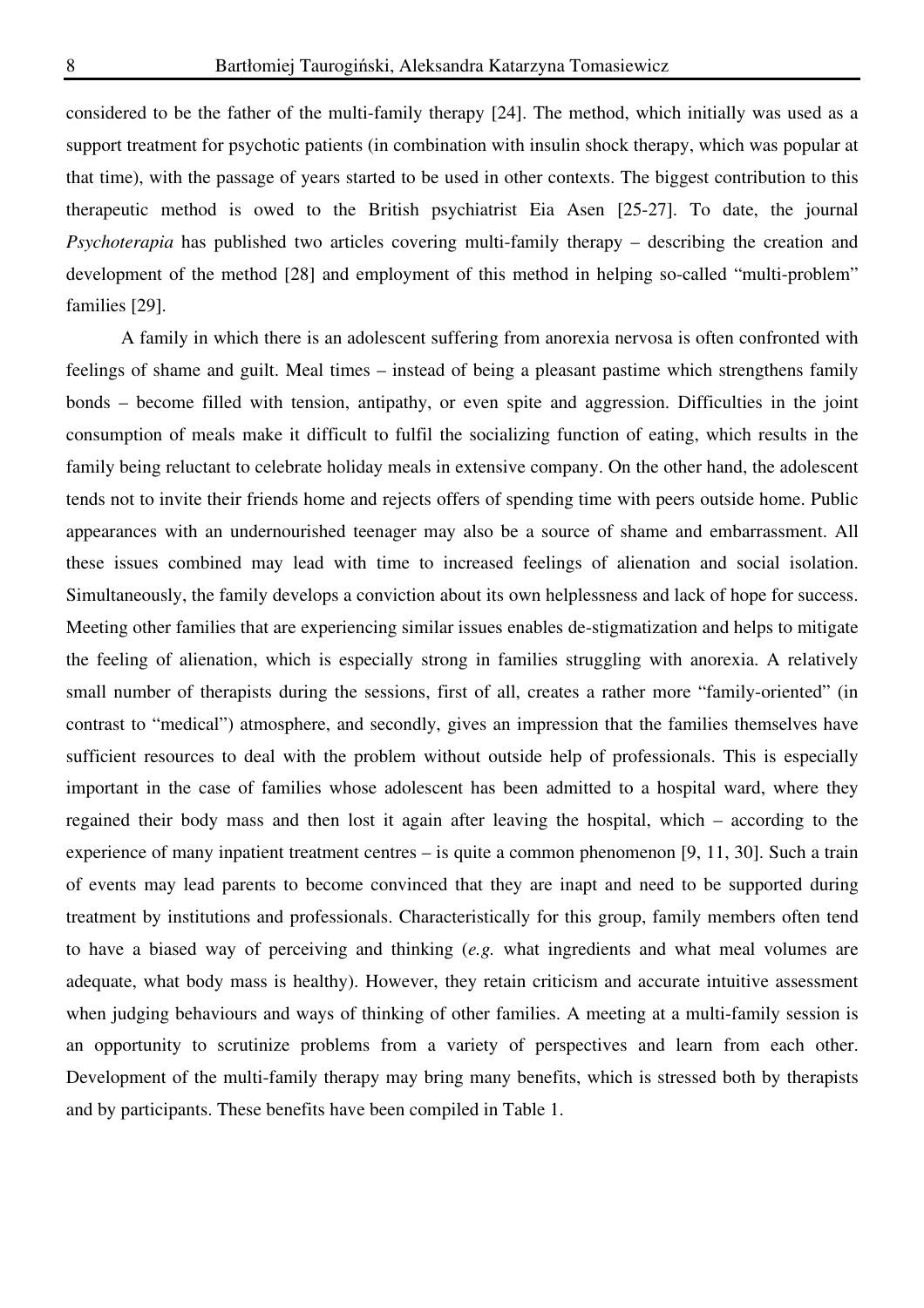|  |  |  | Tab.1. Indications justifying the introduction of multi-family therapy [modified after: 28] |  |
|--|--|--|---------------------------------------------------------------------------------------------|--|
|  |  |  |                                                                                             |  |

| Creating the sensation of solidarity                                                                       |  |  |  |
|------------------------------------------------------------------------------------------------------------|--|--|--|
| Overcoming stigmatization and social isolation                                                             |  |  |  |
| Searching for new perspectives                                                                             |  |  |  |
| Learning from each other                                                                                   |  |  |  |
| Being a reflection for others                                                                              |  |  |  |
| Positively using group influence                                                                           |  |  |  |
| Mutual support and providing feedback                                                                      |  |  |  |
| Discovering and building new competencies                                                                  |  |  |  |
| Experimenting with "foster" families and taking care of children from other families                       |  |  |  |
| Intensifying interaction and experiences                                                                   |  |  |  |
| Giving hope                                                                                                |  |  |  |
| Testing new patterns of behaviour in a safe environment                                                    |  |  |  |
| Strengthening abilities of self-reflection                                                                 |  |  |  |
| Encouraging openness and boosting self-confidence through a public exchange of experiences and interaction |  |  |  |

The first reports on multi-family therapy applied to the treatment of patients with eating disorders were published in 1989. They came from the Slagerman-Yager team [31], who described their experiences gained during a multi-family therapy consisting of six sessions dedicated to families of patients suffering from anorexia or bulimia. The sessions were characterized by a high level of structuring – various techniques were used during them, including psychoeducation, home assignments, skilldeveloping training, and discussion groups. The families received this type of support very positively – though their members concluded that the programme (6 meetings) was definitely too short for their needs.

In 2000, two teams of researchers-therapists – the Scholz-Asen team from Dresden [26, 30, 32] and the Maudsley team led by Dare and Eisler from London [3, 33-35] – started using the therapeutic method discussed in this paper in families whose children suffered from anorexia nervosa. Both therapeutic centres implemented programmes of the multi-family therapy based on a paradigm for treating patients with anorexia which was created at Maudsley and whose leading idea was to support through the therapeutic process those families which did not improve after the family therapy that had been conducted individually [3, 36, 37]. At the same time, the teams were inspired by publications of Eia Asen, who used multi-family therapy at the Malborough Day Hospital in London with big successes as part of "day-care ward for multi-problem families" [27, 38]. As a result, both teams decided to conduct therapy in the setting of day-care clinics. The method of work that was developed by both teams was a combination of their own experience in treating patients suffering from eating disorders with theoretical assumptions of Asen's multi-family day-care therapy.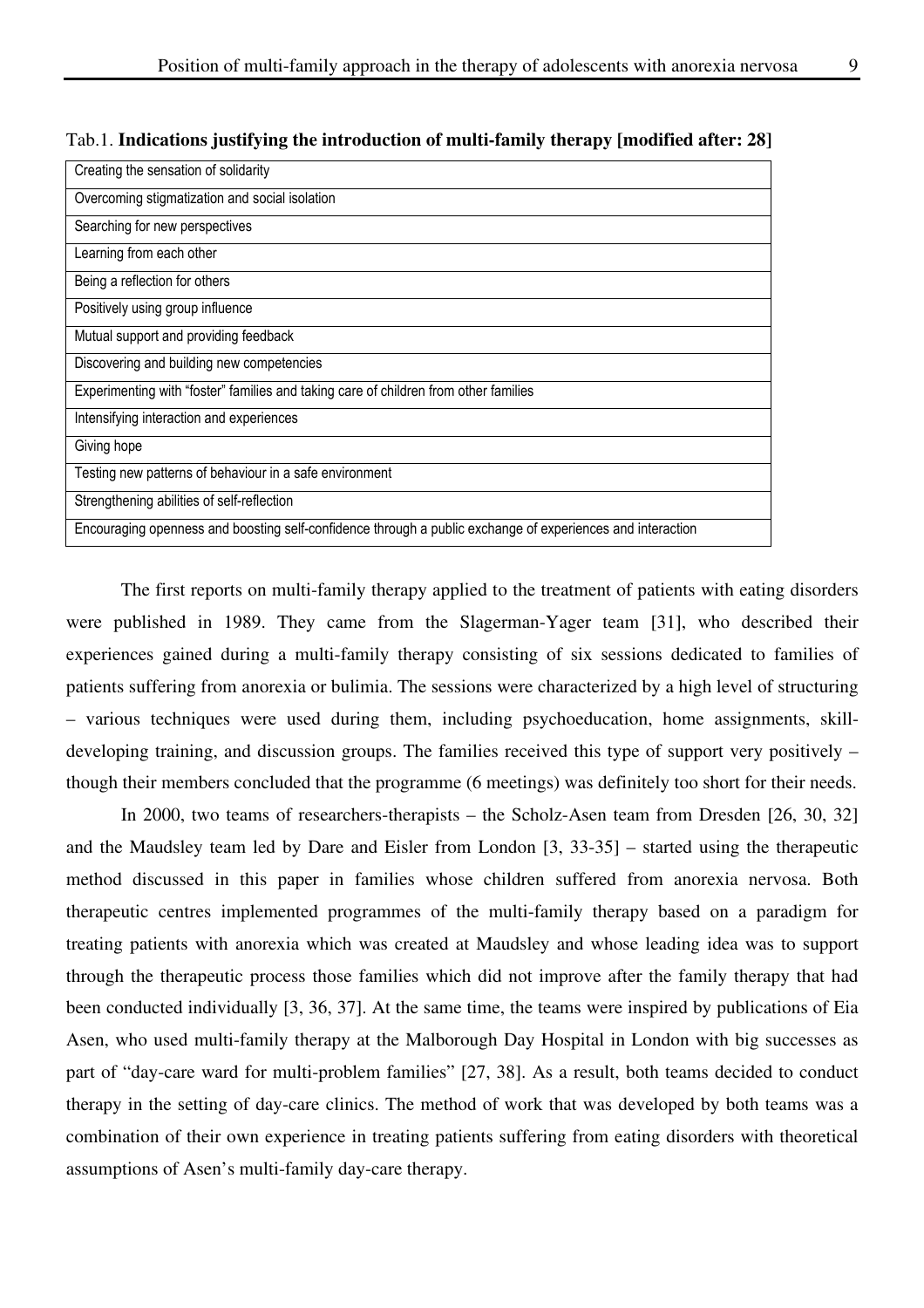At the same time, in France [39] and the UK [40], another form of the multi-family therapy for eating disorders started to be developed – it was also based on a structural approach, nevertheless, it was not as "structurally-oriented" as in the case of the Maudsley model. It appears that the multi-family therapy for eating disorders was being developed in Europe according to three distinctive models (which will be partly discussed in this paper): the Maudsley paradigm, the classical systemic paradigm, and the psychoeducational model [41].

#### **Experiences of the Dresden Team**

Experiences of the Dresden team were described in a series of original articles published by Michael Scholz [30, 32]. The project of implementing multi-family therapy into the therapeutic offer of the centre was initiated in 1998. Experiments were conducted in order to establish the optimal number of days dedicated to the therapy. The considered options included 5 consecutive working days, one whole weekend or a single full day repeated every 3 weeks for a period of 6 months. Eventually, it was decided that the therapeutic programme would consist of a few blocks amounting in total to 20 treatment days and spread across a period of one year. In the Dresden treatment programme, the therapy commenced with a 5-day block, then – after a 3-week break – there was another 3-day block, and afterwards, families met in 2-day blocks once a month, while in the last phase of the therapy, meetings took place once a month. An example of a day timetable developed by the Dresden team may be seen in Table 2.

|  |  | Tab.2. Model day timetable (modified after [7]) |  |
|--|--|-------------------------------------------------|--|
|--|--|-------------------------------------------------|--|

| 8.45 am           | Measuring body mass of each patient (eating and body mass should become key issues of the therapy)                           |  |  |  |
|-------------------|------------------------------------------------------------------------------------------------------------------------------|--|--|--|
| $9.00$ am         | Introductory talk and group discussions (presenting principles of multi-family therapy, reasons for organizing meetings of a |  |  |  |
|                   | few families simultaneously, elements of psycho-education)                                                                   |  |  |  |
| $9.30$ am         | Group breakfast (observing behavioural patterns of families during meals)                                                    |  |  |  |
| 10.00 am          | Artistic workshops (manual activities relating to the self-image of one's body and attitudes to eating)                      |  |  |  |
| 11.15 am          | Group reflection (presenting by families the effects of their art workshops and providing feedback from other families)      |  |  |  |
| 12.30 pm          | Group lunch (crucial point of the programme, attempt at changing in vivo problematic relations between patient and           |  |  |  |
|                   | family)                                                                                                                      |  |  |  |
| $1.15 \text{ pm}$ | Free time (informal time for families – to be spent on casual conversations and getting to know each other)                  |  |  |  |
| 1.45 pm           | Therapeutic session using the video-feedback technique (playing on screen key moments and situations that were filmed        |  |  |  |
|                   | during the whole day, participants share comments)                                                                           |  |  |  |
| 3.00 pm           | Group reflection (discussions about therapeutic work completed during the day)                                               |  |  |  |
| 4.30 pm           | Tea and closing (another opportunity for families to have chats and arrange meetings outside the programme)                  |  |  |  |

Initially, the team introduced multi-family treatment techniques as complementary to other forms of therapy. In cases of patients without severe symptoms of anorexia nervosa, the team used family therapy and individual psychotherapy of identified patients, conducted in the form of outpatient treatment,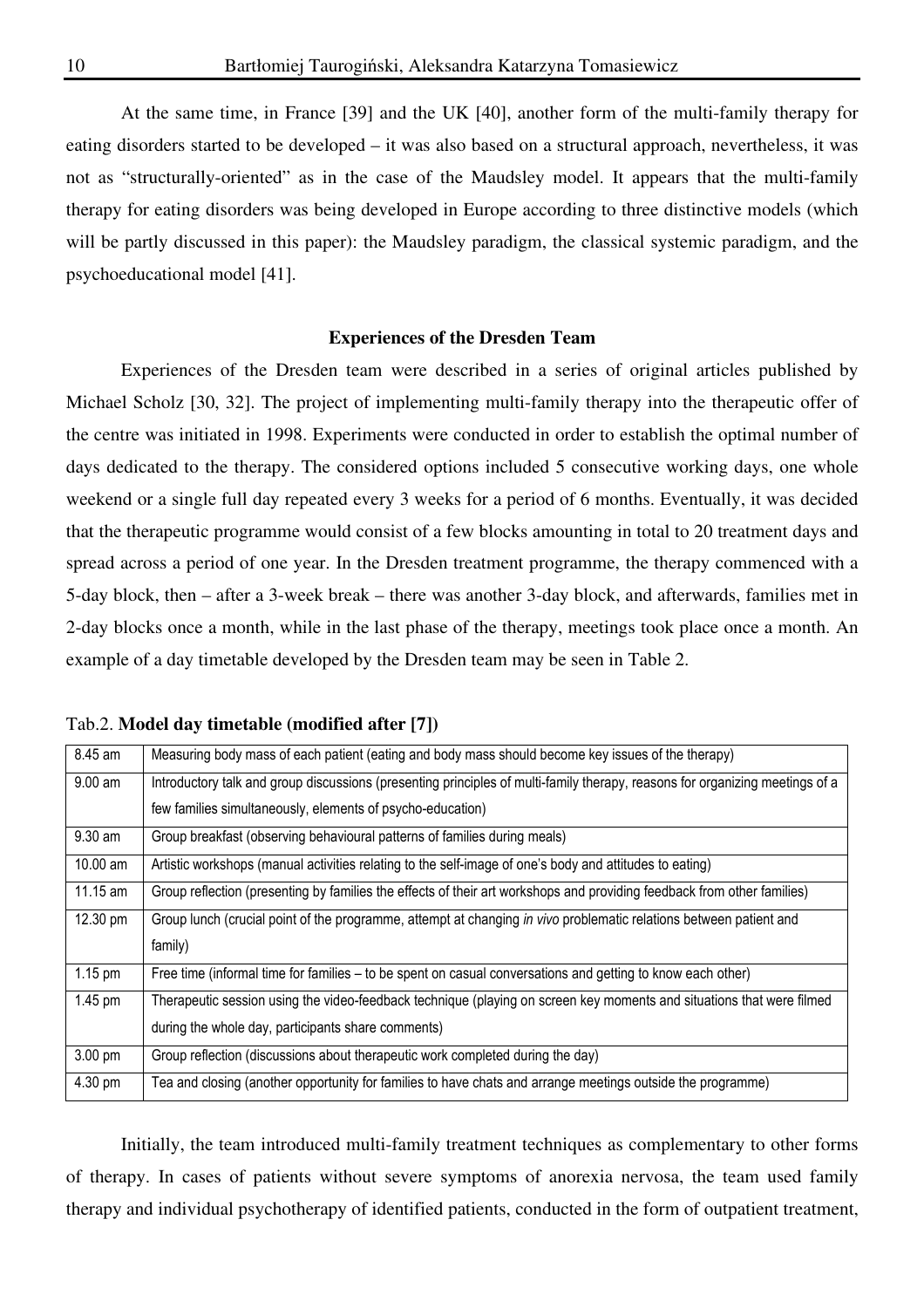while in cases of more seriously ill patients, inpatient treatment was employed. The following criteria for admitting a patient to inpatient treatment were considered: fast loss of body mass despite an initiated outpatient therapy, BMI lower than 15, bradycardia, increased symptoms of depression, and self-harm episodes. Due to its higher referral level, the centre mainly received patients with a severe history of the disorder. As part of a patient's stay in the centre, patients participated in numerous forms of treatments, including behavioural interventions, individual psychotherapy in a psychodynamic or a cognitive paradigm, and also – routinely in the case of all patients – there were several sessions of family therapy at 2-week intervals. After a standard body mass was regained, the hospitalization period would finish; its average time span was around 12 weeks. After discharging, patients were recommended for further outpatient treatment, which was based on individual psychotherapy and family therapy.

In 2003, the team participated in a multi-centre study evaluating the effectiveness of various forms of treatment (individual therapy *vs* family therapy *vs* multi-family therapy) and, as a consequence, the Dresden centre started qualifying patients for separate non-combined forms of treatment, which translated into conducting treatments of families and patients in a singular modality (which meant for example that seriously ill patients were treated only by means of multi-family therapy without a simultaneous hospitalization in a psychiatric ward). The team involved in the therapy of each patient group consisted of two nurses, a psychologist, a social worker, a psychiatrist and an occupational therapist – the roles assigned to the team members were varied (therapeutic work/observation/consultation/supervision).

The treatment, as part of the multi-family therapy, commenced with a conversation with the family about methods and forms of therapeutic work, therapeutic goals, and assessment of the family's motivation for participation in the programme. During the first interview, the family was invited to an introductory meeting (a so-called "tasting evening"), which was also attended by members of families that had already completed their multi-family therapy (they acted as "ambassadors" or "experts through experience"). In the experience of the Dresden team, the role of this meeting was to convince families with a more sceptical attitude towards participation in the proposed model of therapeutic work.

The first phase of the treatment, according to the Dresden model, focused mainly on manifesting and enhancing the roles of parents in successful coping with non-adaptive behaviours of their child. Parents were encouraged to be more persistent and consequent in introducing a nutrition plan and more successful in the employment of resources and development of their skills. Parents were informed that it was mainly their responsibility (and not that of the staff) to exert influence over their children and motivate them for changes, which meant they needed to establish adequate boundaries and not get involved in ineffective negotiations concerning nutrition. Therapists avoided taking over tasks from parents and in this context did not model appropriate behaviour. In this phase of therapy, the main part of therapeutic work happened during meals when problematic family relations and communicative patterns became more manifested. Resources of other parents were employed at such moments, taking advantage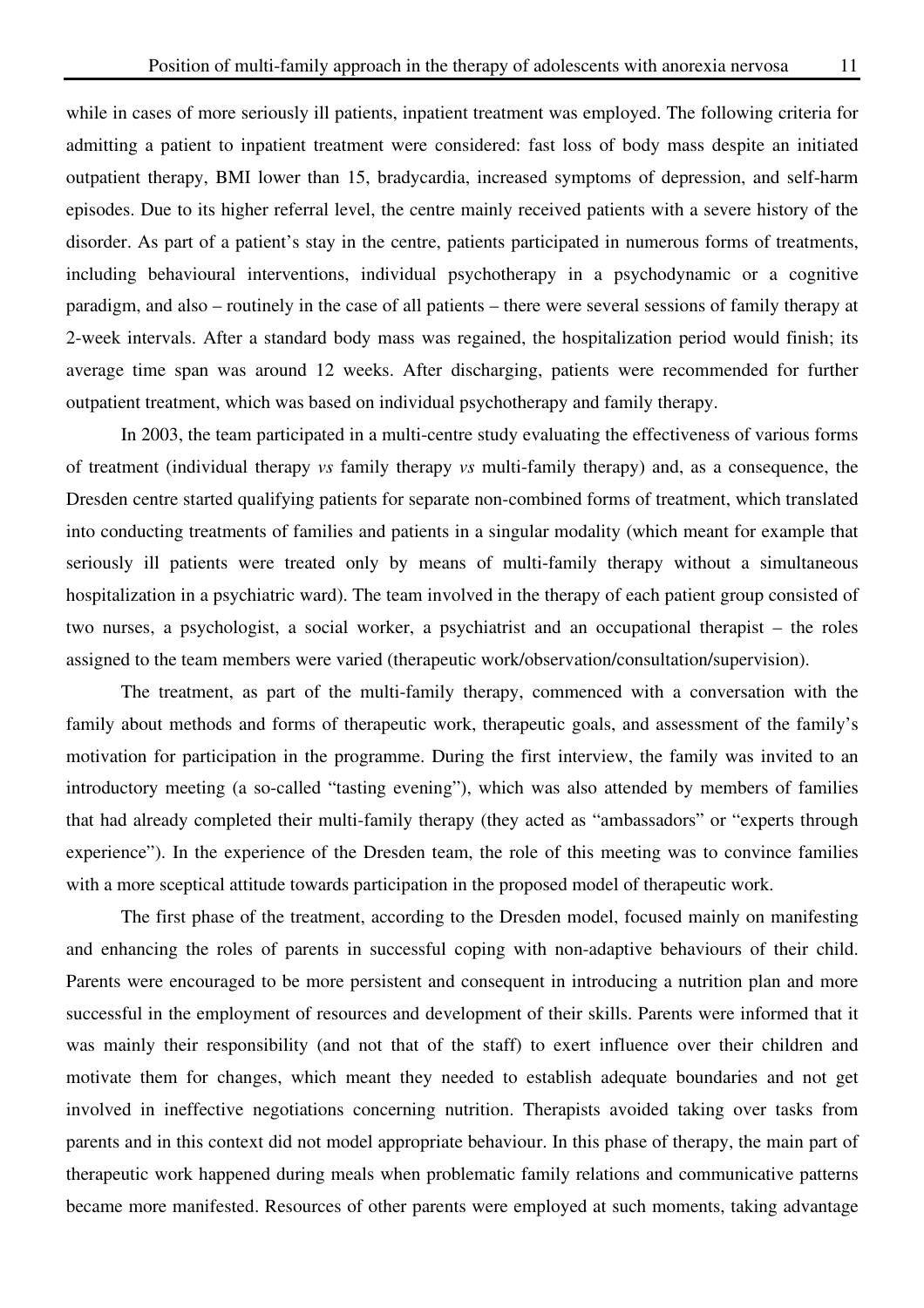of new perspectives and behaviours (*e.g.* through asking parents from one family to assist during a meal of a patient from another family).

In the second phase, the therapy took a different direction and gradually departed from topics associated with nutrition in order to focus on internal family relations (*e.g.* family hierarchy, alliances and coalitions, "family secrets", family-specific disturbances of communication, inadequate emotional involvements, high level of criticism). In this phase of therapy, parents were encouraged to search for methods to manage emotional difficulties caused by their child's illness. Insights also included parents' own systems of values and aspirations.

The third phase of the treatment concentrated on discussing issues enabling prevention of relapses – *e.g.* early detection of the symptoms. Work within this phase also concerned the adolescent's autonomy, especially with respect to issues relating to nutrition and body.

Although the first phase of the therapy was mainly centred around Minuchin's ideas of structural family therapy, during the second and third phase, therapists freely took advantage of ideas practices by the Milan team, therapists of the narrative approach, and solution-focused therapy.

According to the Dresden team, the only actual contraindication for participation in the multifamily therapy were acute psychotic disorders, severe depressive disorders or intellectual disability of a family member. The therapists also did not decide to qualify for the treatment families in which there were instances of domestic violence or other forms of abuse, and also families in which conflicts were so intense that family members could not bear staying together in the same room.

## **Experiences of the London Team**

In 2000, London therapists – Christopher Dare and Ivan Eisler [3] – described multi-family therapy as a new form of therapeutic influence in treating eating disorders. Quoting numerous reports [10, 14, 15], they stated that family psychotherapy is an important element of work with adolescents suffering from anorexia. Moreover, they contributed their vast experience in treating a great number of patients for whom outpatient treatment proved to be insufficient. Therefore, they proposed to intensify the treatment through multi-family meetings, which would unify the strengths of several families and thus maximize the amount of experiences, perspectives, and opportunities for mutual support of participants.

All patients and their parents, invited to participate in the therapy, were initially asked to attend a meeting which focused on medical and psychiatric elements of the patient's medical condition in order to establish a diagnosis and the type of disorder that they struggled with. There was also a moment when families were asked to describe their previous therapeutic experiences, express their opinions concerning sources and nature of the disease, and also their expectations concerning the therapy. This initial interview allowed the therapists to invite the families to another multi-family therapeutic meeting or to initiate other therapeutic strategies, adjusted to the needs of the patient and their family. The authors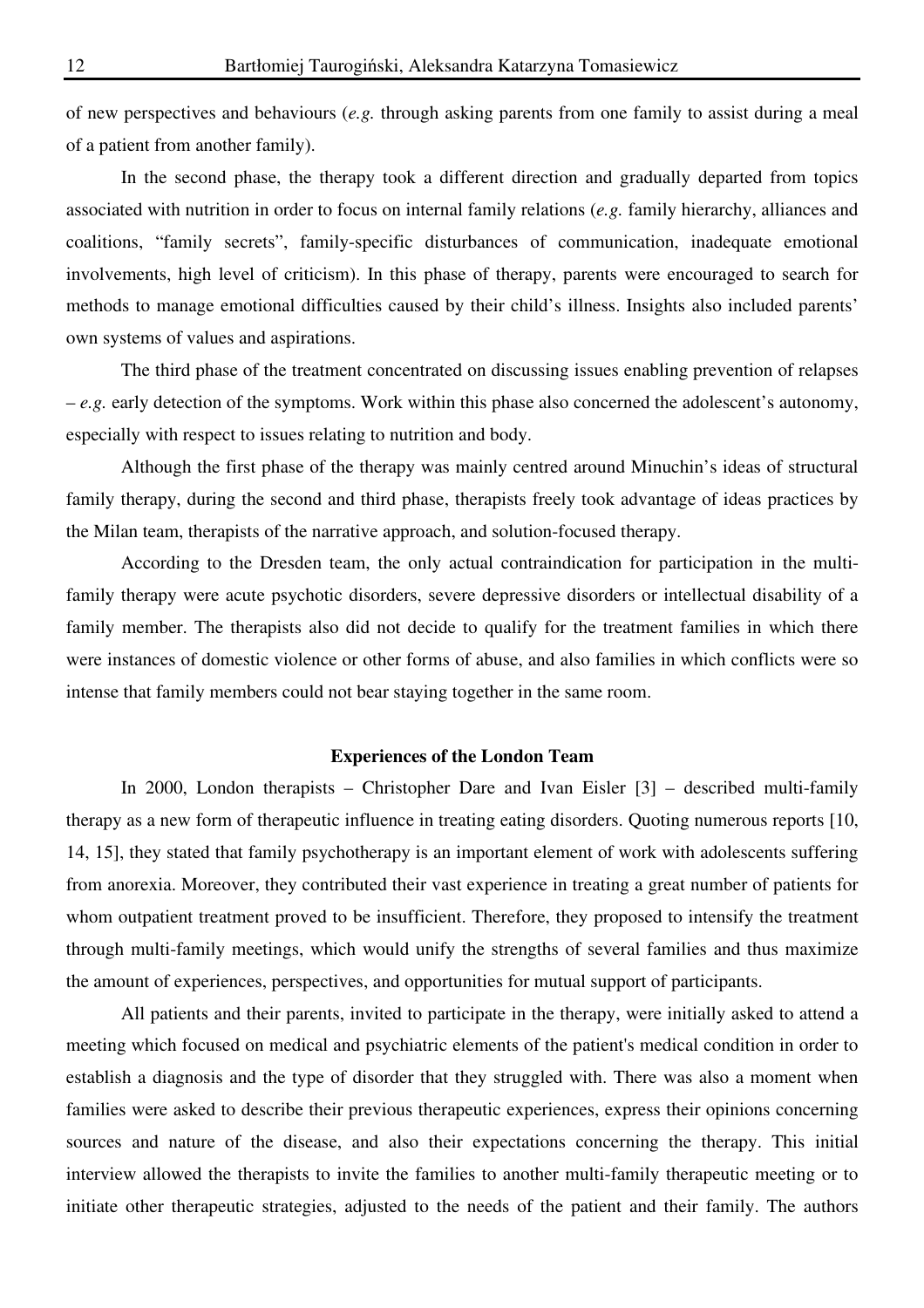proposed a 24-week programme with a precisely defined schedule. The first week of treatment started with 4 days of therapy from 9:00 am to 5:00 pm. In the next week, families met for a single full day. Then, the frequency of the meetings was decreased to once a month, while in the meantime, therapists conducted individual meetings for families that required them. Later, therapeutic meetings lasted for half a day. The first two meetings (at 4-week intervals, and later at 6-week intervals) started at 1:00 pm to allow families to have a group meal together. Afterwards, during a one-year period, families had the opportunity to participate individually in sessions in order to continue the therapeutic process. All members of the family who felt involved were invited to participate in the programme, including divorced parents or siblings that had left the family home. Siblings were excluded only from the first meeting of the multi-family therapy. However, during the remaining time of the therapy, relations between siblings became a crucial area of work. The majority of the programme included verbal therapeutic techniques – *i.e.* psychoeducation, family therapy, group therapy – which were intertwined with multi-family meetings (sometimes adolescents and adults met separately) and individual meetings. In the programme, there was place for joint preparation and consumption of group meals, and also free discussions which revolved around methods of dealing by parents with their anxiety related to eating and regaining standard body weight by their children [3, 35].

# **Belgian-French Experiences**

In her publication from 2016 [42], Zoe Gelin presents in a very transparent way two models of the multi-family therapy that are prevalent in Belgium and France. The first presented model was inspired and oriented similarly to the above examples described in this paper, which means that it was based on principles developed at Maudsley. The second one is an integration of a model based on systemic concepts – it combines ideas about eating disorders and internal/external family relations. The latter model was developed in 1990 as a therapy method for eating disorders in children and adolescents at the Robert Debre Hospital in Paris [39, 42]. Initially, traditional family therapy was used at the hospital, but later, in 2000, multi-family therapy was added to therapeutic methods, targeting specific needs of families that did not benefit sufficiently from a single-family therapy in which the ill adolescent/child experienced repetitive hospitalizations or when their outpatient treatment failed. The systemic paradigm in this case focused on three vital areas: 1) observing psychological symptoms within the social context of the patient, 2) involving all family members in the therapeutic process, 3) noticing problems, their sources, and preferential solutions from the patient's point of view.

# **Effectiveness of Multi-Family Therapy in Treating Adolescent Patients with Anorexia Nervosa**

Up to the present, reports on the effectiveness of the multi-family therapy have come from single open non-randomized clinical trials. Authors of the research projects reported about improvements in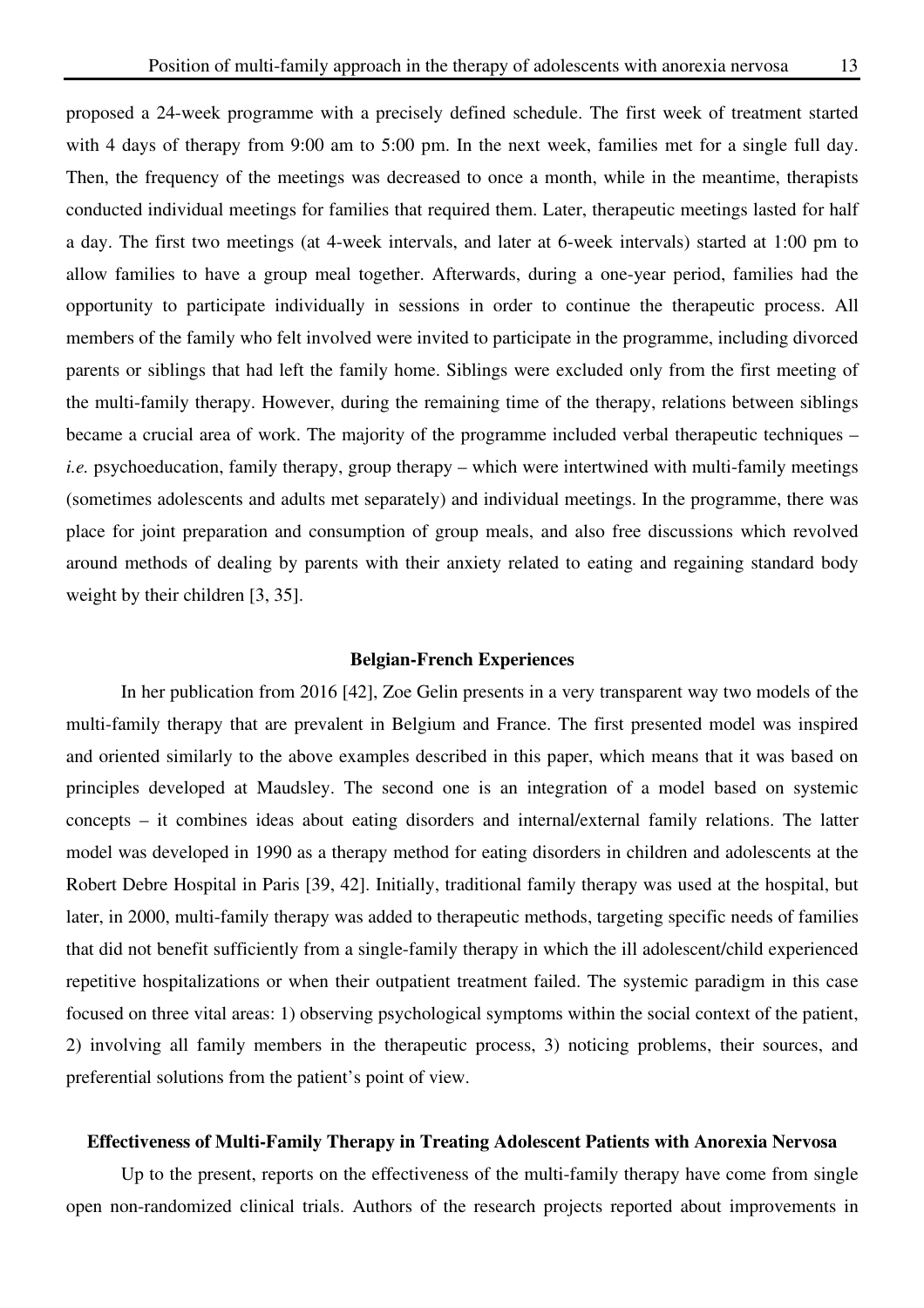patients' body mass and eating habits, motivation for recovery, mood and self-esteem, quality of life, increased self-belief of parents in their abilities [12, 32, 34, 43-46], and a lowered number of hospitalizations and their average time span [30, 43]. A low percentage of therapy dropouts was reported, while the positive feedback from families indicated a high level of satisfaction from the treatment [3, 30].

To date, there has been only a single multi-centre trial with randomization [35] on the effectiveness of multi-family therapy compared to traditional family therapy. A second trial of this sort is to be conducted in France and its research protocol was published a few months ago [47]. The conclusion of the completed randomized trial in London was an observation that multi-family therapy is as effective as traditional family therapy, while in some aspects it even brought more benefits (*e.g.* after a year under observation, patients randomly selected for the multi-family therapy more frequently received on average categories "good" or "intermediate" according to the Morgana-Russel scale, which assesses syndrome intensity of eating disorders).

# **Conclusions**

Systemic thinking and family therapy have a long tradition in treating patients with eating disorders. This fact is reflected by scientific publications and treatment standards, whose authors recommend using family therapy as a first-choice treatment. The multi-family therapy, being a hybrid of family and group therapies, is a relatively recently introduced form of therapeutic work, which allows for intensification of therapeutic actions and saving resources necessary for the treatment. This fact, in the face of changing circumstances  $- i.e.$  a constantly increasing demand from patients and their families for therapy and a simultaneous decrease of available resources (therapists fleeing to the private sector, insufficient resources for children's and adolescent psychiatry and family therapy in Poland), may be worth taking into consideration when making a decision about employing adequate therapeutic methods for treating adolescents with anorexia nervosa. We hope that in the future, conducting multi-family therapy in Poland not only will be possible but also common and wide-spread.

# **References**

- 1. Hudson JI, Hiripi E, Pope HG, Kessler RC. The prevalence and correlates of eating disorders in the national comorbidity survey replication. Biol. Psychiatry 2007; 61(3): 348–58.
- 2. Rabe-Jabłońska J, Pawełczyk T, Żechowski C, Jarema M. Standardy leczenia zaburzeń odżywiania. Psychiatr. Psychol. Klin. 2008; 8(1): 20–40.
- 3. Dare C, Eisler I. A multi-family group day treatment programme for adolescent eating disorder. Eur. Eat Disord. Rev. 2000; 8(1): 4–18.
- 4. Le Grange D, Lock J, Loeb K, Nicholls D. Academy for eating disorders position paper: The role of the family in eating disorders. Int. J. Eat. Disord. 2010;.43(1): 1–5.
- 5. Józefik B. Relacje rodzinne w anoreksji i bulimii psychicznej. Kraków: Wydawnictwo Uniwersytetu Jagiellońskiego; 2006.
- 6. Minuchin S, Baker L, Rosman BL, Liebman R, Milman L, Todd TC. A conceptual model of psychosomatic illness in children: family organization and family therapy. Arch. Gen. Psychiatry 1975; 32(8): 1031–1038.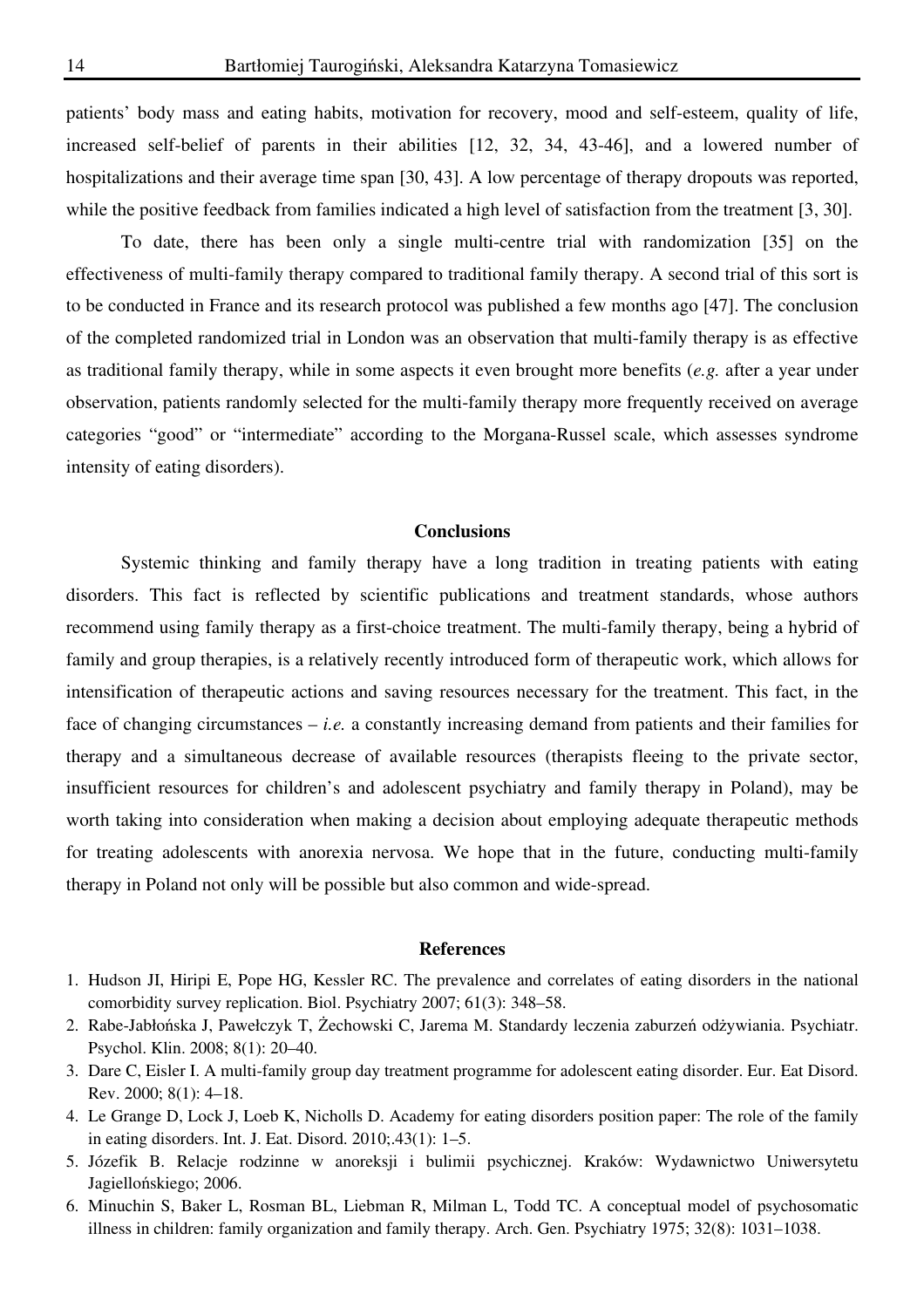- 7. Minuchin S, Rosman BL, Baker L. Psychosomatic families: anorexia nervosa in context. Cambridge: Harvard University Press; 1978.
- 8. Palazzoli MS. Self-starvation: From the intrapsychic to the transpersonal approach to anorexia nervosa. London: Chaucer Publishing Company; 1974.
- 9. Russell GFM, Szmukler GI, Dare C, Eisler I. An evaluation of family therapy in anorexia nervosa and bulimia nervosa. Arch. Gen. Psychiatry 1987; 44(12): 1047–1056.
- 10. Le Grange D, Eisler I, Dare C, Russell GFM. Evaluation of family treatments in adolescent anorexia nervosa: a pilot study. Int. J. Eat Disord. 1992; 12(4): 347–357.
- 11. Eisler I, Dare C, Russell GFM, Szmukler GI, Le Grange D, Dodge E. Family and individual therapy in anorexia nervosa. Arch. Gen. Psychiatry 1997; 54(11): 1025–1030.
- 12. Eisler I, Dare C, Hodes M, Russell G, Dodge E, Le Grange D. Family therapy for adolescent anorexia nervosa: the results of a controlled comparison of two family interventions. J. Child Psychol. Psychiatry 2000; 41(6): 727–736.
- 13. Eisler I, Simic M, Russell GFM, Dare C. A randomised controlled treatment trial of two forms of family therapy in adolescent anorexia nervosa: A five-year follow-up. J. Child Psychol. Psychiatry Allied Discip. 2007; 48(6): 552–560.
- 14. Dare C, Eisler I, Colahan M, Crowther C, Senior R, Asen E. The listening heart and the chi square: clinical and empirical perceptions in the family therapy of anorexia nervosa. J. Fam. Ther. 1995; 17(1): 31–57.
- 15. Robin AL, Siegel PT, Koepke T, Moye AW, Tice S. Family therapy versus individual therapy for adolescent females with anorexia nervosa. J. Dev. Behav. Pediatr. 1994; 15(2): 111–116.
- 16. Robin AL, Siegel PT, Moye AW, Gilroy M, Dennis AB, Sikand A. A controlled comparison of family versus individual therapy for adolescents with anorexia nervosa. J. Am. Acad. Child Adolesc. Psychiatry 1999; 38(12): 1482–1489.
- 17. Couturier J, Kimber M, Szatmari P. Efficacy of family-based treatment for adolescents with eating disorders: A systematic review and meta-analysis. Int. J. Eat. Disord. 2013; 46(1): 3–11.
- 18. Watson HJ, Bulik CM. Update on the treatment of anorexia nervosa: Review of clinical trials, practice guidelines and emerging interventions. Psychol. Med. 2013; 43(12): 2477–2500.
- 19. Downs KJ, Blow AJ. A substantive and methodological review of family-based treatment for eating disorders: The last 25 years of research. J. Fam. Ther. 2013; 35(suppl. 1): 3–28.
- 20. National Institute for Health and Clinical Excellence. Eating disorders: Recognition and treatment. 2017;
- 21. Yager J, Devlin MJ, Halmi KA, Herzog DB, Mitchell JE, Powers P et al. Treatment of patients with eating disorders. Third Edition. Am. J. Psychiatry. 2006; 163(7 suppl.), pp. 1–54.
- 22. Józefik B. Terapia rodzin w leczeniu zaburzeń odżywiania. In: Bomba J, Józefik B, redaktorzy. Leczenie anoreksji i bulimii psychicznej: co, kiedy, komu? Kraków: Komitet Redakcyjno-Wydawniczy PTP; 2003, pp. 81–91.
- 23. Józefik B, Ulasińska R. Terapia rodzinna zaburzeń odżywiania się. In: Józefik B, redaktor. Anoreksja i bulimia psychiczna. Kraków: Wydawnictwo Uniwersytetu Jagiellońskiego; 1999, pp. 138–144.
- 24. Laqueur HP, La Burt HA, Morong E. Multiple family therapy. In: Masserman J, ed. Current psychiatric therapies. New York: Grune & Stratton; 1964, pp. 150–154.
- 25. Asen E, Scholz M. Multi-family therapy: Concepts and techniques. New York: Routledge; 2010.
- 26. Asen E. Multiple family therapy: an overview. J. Fam. Ther. 2002; 24(1): 3–16.
- 27. Asen E, Dawson N, McHugh B. Multiple family therapy: The Marlborough model and its wider applications. London: Karnac; 2001.
- 28. Tomasiewicz AK, Taurogiński B. Terapia wielorodzinna nowa metoda pracy z rodzinami. Psychoter. 2017; 182(3): 31–41.
- 29. Józefik B, Treger B. Terapia wielorodzinna dla rodzin z problemem domowej przemocy. Psychoter. 2015; 172(1): 47–57.
- 30. Scholz M, Asen E. Multiple family therapy with eating disordered adolescents: Concepts and preliminary results. Eur. Eat. Disord. Rev. 2001; 9(1): 33–42.
- 31. Slagerman M, Yager J. Multiple family group treatment for eating disorders: a short term program.